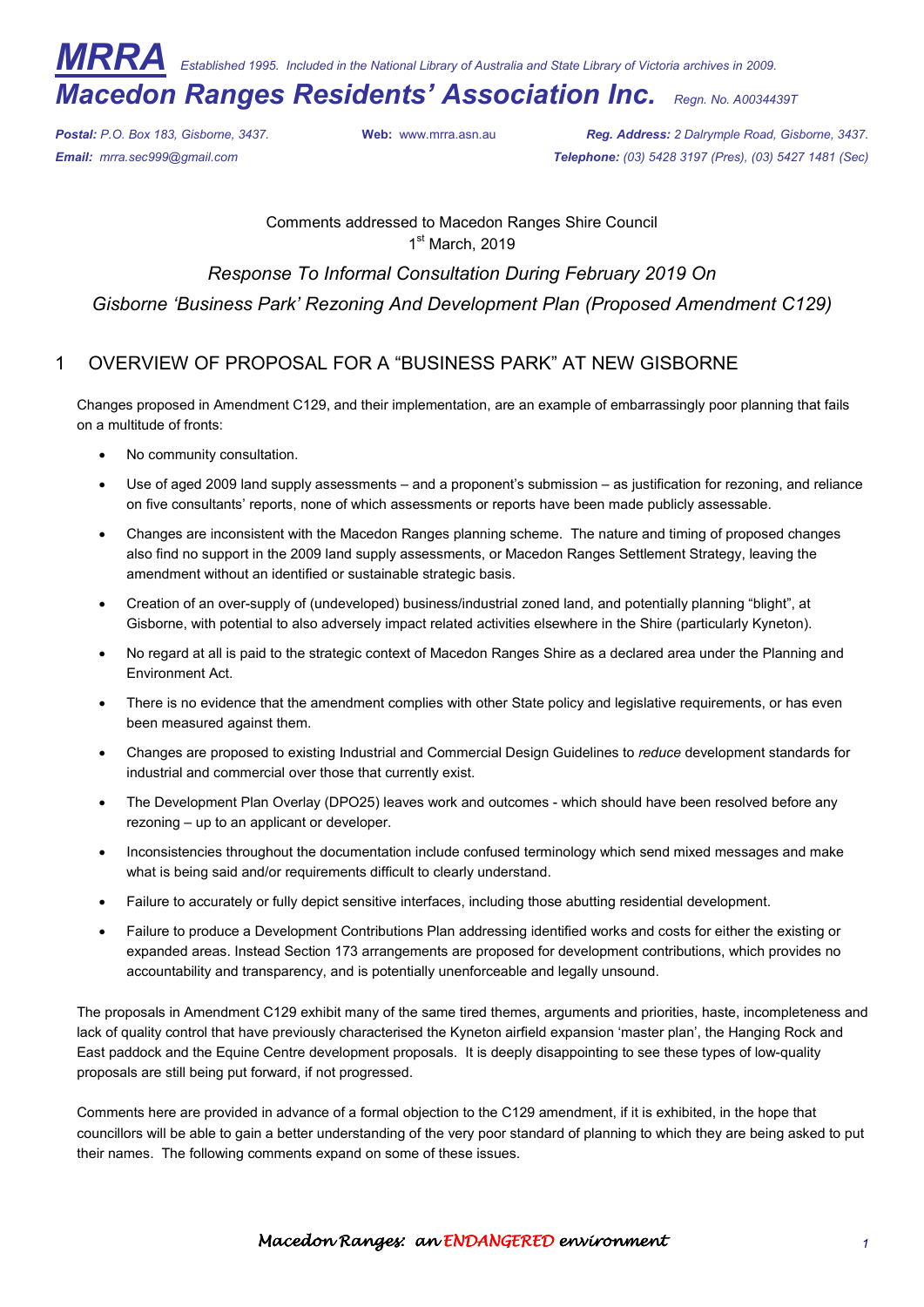# 2 SUBSTANDARD CONSULTATION AND INFORMATION

- a) There has been no community consultation on the concept of a 'business park' at New Gisborne, or on the consultants' reports for the Development Plan. Instead, at some time apparently advice has been sought from various existing landowners, real estate agents and some service authorities. A working group is said to have existed, but no information about it – members, terms of reference, output – is provided.
- b) Dated Land Supply and Demand Assessments:
	- The C129 Development Plan is based on Tim Nott (commercial) and Urban Enterprise (industrial) land supply assessments from 2009 (the commercial assessment relies in part on 2002 statistics). Both pre-date the Macedon Ranges Settlement Strategy, Amendment C67 Gisborne ODP, structure planning amendments in other towns, and the Distinctive Areas and Landscapes legislation.
	- The Development Plan also relies on a 2012 assessment of industrial land supply privately produced by Urban Enterprise for the proponent of Amendment C90/C104 (approved 2015), to support rezoning of 230 Hamilton Road, New Gisborne, from Rural Living 1 to Industrial 1.

*None of these assessments were provided in the C129 documentation (attachments) for the December 2018 council meeting agenda. There may also be a probity issue in using a proponent's documentation.* 

- c) Unpublished Consultants' Reports (Development Plan, page 5):
	- The Development Plan says it has been prepared with assistance of State Government funding from the Victorian Planning Authority, but fails to say when, how much, or what triggered the funding.
	- Five (5) undated consultant reports are named as providing the input from which the Plan has been prepared, and as forming the technical basis of the C129 Development Plan.

*None of the consultants' reports were provided in the C129 documentation (attachments) for the December 2018 council meeting agenda.* 

d) An Explanatory Report (a mandatory component of a planning scheme amendment) was not included in the C129 documentation (attachments) for the December 2018 council meeting agenda.

# 3 THE PROPOSALS IN C129 DO NOT HAVE A STRATEGIC BASIS

## **3.1 What Provides Strategic Justification For The Rezoning?**

## *1.1.1 Industrial Rezoning*

a) The Macedon Ranges planning scheme at Clause 21.13-1 includes a supporting action for implementing the Gisborne/New Gisborne ODP:

*"Investigate the potential to rezone land identified as future industrial Gisborne / New Gisborne Framework Plan." [emphasis added]* 

- b) C129 amendment instead leaps straight to rezoning substantial industrial *and commercial* areas, without any public process for investigating commercial rezoning or even possible industrial rezoning, or rationale for rezoning all of the 29ha of additional land all at once.
- c) Pre-2000, the 30 hectares comprising the existing Industrial 1 zoned industrial estate (Area C on Figure 1) was zoned Service Industry and Light Industrial in the former Gisborne planning scheme, from circa 1980. The C129 Development Plan (page 16, Site coverage) says a third of lots in the existing industrial estate (Area C in Figure 1) are undeveloped. Industrial opportunities have therefore been available on this land for almost 40 years, and still a third of it (approx. 10ha) remains undeveloped.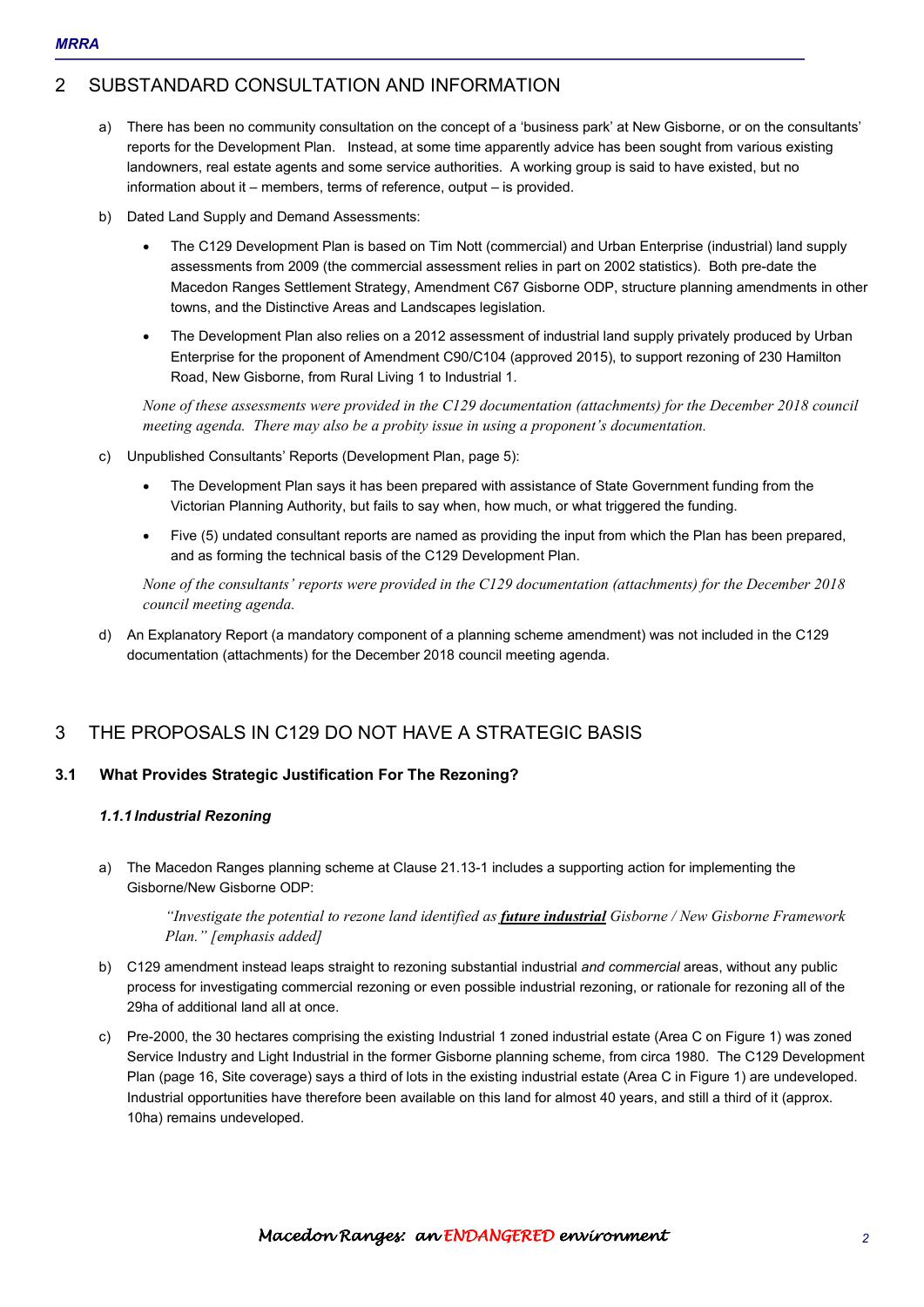- d) C129 does not address available development potential already provided by the (former Flexdrive) Industrial 1 zoned land north of the railway line (Area B on Figure 1 – 11.5ha), or recent industrial rezonings:
	- 2013 (Area D on Figure 1) 7ha rezoned from Rural Living 5 to Industrial 1, Amendment C67 Part 2 (Gisborne ODP).
	- 2015 (Area E on Figure 1) 5ha rezoned from Rural Living 1 to Industrial 1, Amendment C90/104 (site specific amendment).



**Figure 1 Existing And Proposed Industrial/Commercial Land At New Gisborne** 

*Map Source: DELWP website (Industrial 1 zone at New Gisborne). Hatching added by MRRA to areas D, E, F, G to identify relevant land parcels.* 

e) Taken together, the undeveloped one third of the existing industrial estate (Area C in Figure 1) (say, 10ha), plus the undeveloped 12ha added by the two recent industrial rezonings, currently provide around 20 – 22ha of land already zoned Industrial that is available for development.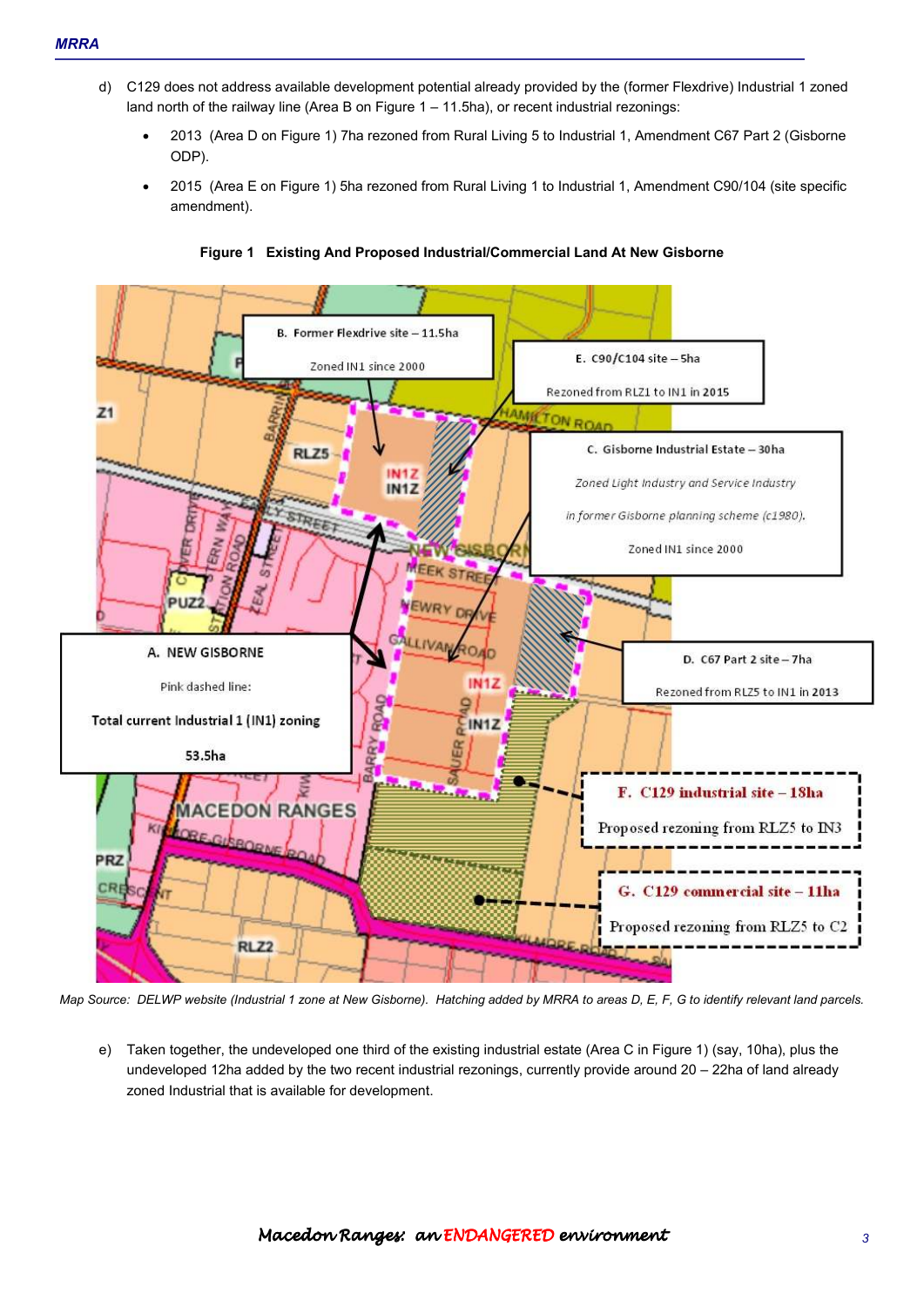C129 proposes to rezone another 18ha to industrial, plus another 11ha for commercial use and development, resulting in a total of 82.5ha of industrial/business zoned land, 51ha of which is undeveloped. This would require *strenuous* strategic justification, which has not been produced and does not appear to exist. Note that these figures would rise further if the unfulfilled development potential at the former Flexdrive site (Area B in Figure 1) is added.

#### *1.1.2 Commercial Rezoning*

- a) C129's proposed commercial rezoning of 11ha adjoining the Saunders Road frontage is a bolt from the blue, and conflicts with the Macedon Ranges planning scheme at Clause 21.13-1, Gisborne New Gisborne Framework Plan, which only shows an area *west of Station Road* for *"Potential future mixed use precinct"*.
- b) The 2009 Nott commercial land assessment report concluded  $1$ :

*"… This assessment suggests that, in the period to 2031, between 4 to 6ha of additional development land will be required to accommodate commercial development in the Gisborne town centre. This assessment allows for the development of local activity centres in New Gisborne, West Gisborne and South Gisborne." [emphasis added]* 

c) The local activity centres to which Nott refers arise from the Gisborne/New Gisborne ODP. They are shown in the Macedon Ranges planning scheme at Clause 21.13.1 Framework Plan and include locations near Cherry Lane and Swinburne Avenue (West Gisborne) and near Fersfield and Willowbank Roads (South Gisborne), as well as a location to the west of Station Road (New Gisborne) – *see Figure 2.* 





- d) These locations do not include the Barry/Saunders Road site, which the Clause 21.13-1 Framework Plan identifies only as "industrial". The 11ha rezoned in C129 would therefore be *additional* to the 4 – 6ha identified by Nott.
- e) The 2009 Nott assessment did not support commercial development at the corner of Barry Road and Saunders Road, where C129 proposes 11ha of commercial rezoning, saying in response to submissions on the potential for a commercial activity centre  $\alpha$  at this location  $2$ :

*"The site is rather poorly located to provide a neighbourhood or local activity centre since it is on the edge of urban development and the great majority of residents would need to drive to the centre.* 

*The centre may be a potential location for peripheral commercial activities. However, these activities (car yards, bulky goods outlets, builder's supplies, etc) generally require highly visible sites on busy main roads. The Barry* 

*2 Page 20* 

 $\overline{a}$ 

*<sup>1</sup> Gisborne Commercial Assessment, For Macedon Ranges Shire Council, Tim Nott, economic analysis and strategy, February 2009, page 22, Conclusions*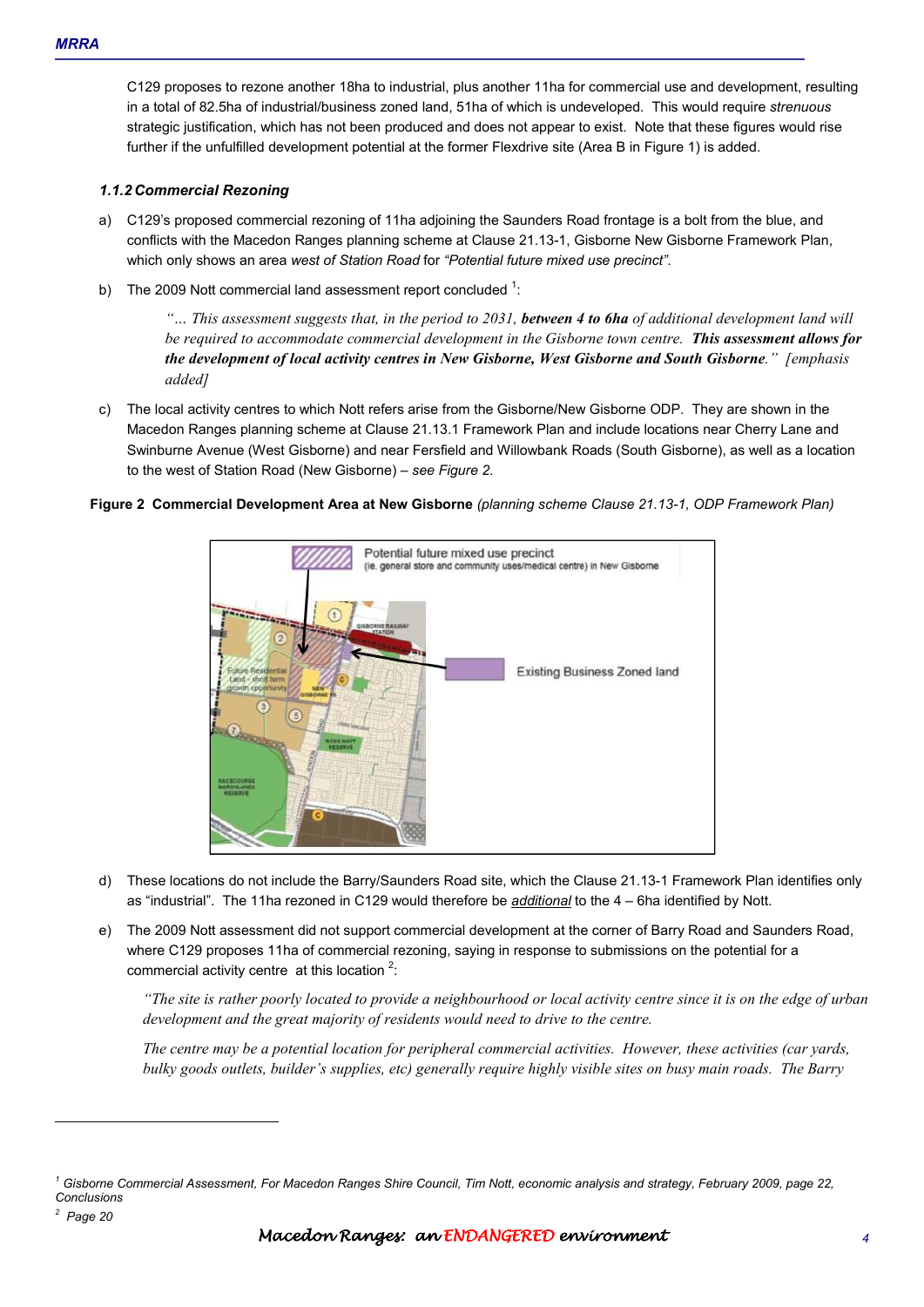*Road site is not visible from the freeway and is not on a key route for most local people. As a result it could struggle to attract investment."* 

f) Of the 2009 Nott commercial land assessment, the Macedon Ranges Settlement Strategy concluded:  $^3$ 

*"On the basis of this analysis, which is quite optimistic in that it relies on Gisborne retaining a much higher share of spending in household goods, it is reasonable to assume the assessment of between 4 and 6 ha* [of additional commercial land in the Gisborne town centre] *is sufficient to accommodate commercial land demand out to 2036 even under the highest population growth forecast (VIF population forecast)."* 

Proposed changes and the timing of them in C129 are not supported by the 2009 land supply and demand assessments, or the Macedon Ranges Settlement Strategy, and also find no support in the Macedon Ranges planning scheme.

Where and what is the demonstrated need and strategic justification for rezoning any new industrial or commercial land at New Gisborne, in this way, at this time?

In addition, the amendment is premature, not least because it is being run in isolation of and pre-empts any outcomes of the current Gisborne review. It also fails to take a Shire-wide perspective and address potentially adversely affects it may have on the potential development of around 80ha of existing vacant industrial zoned land at Kyneton.

#### **3.2 Failure to Recognise The Shire's Declared Area Strategic Context**

In attempting to provide some strategic rationale, the Development Plan references Plan Melbourne, and the Loddon Mallee South Regional Growth Plan, but only those parts of those Plans relating to economic development.

No reference at all is made to Clause 22.01 (Statement of Planning Policy No. 8), to the Minister's declaration of Macedon Ranges as a distinctive area and landscape under the Distinctive Areas and Landscapes legislation (Planning and Environment Act), or even to the flawed 2018 draft Statement of Planning Policy. There are also questions relating the amendment's compliance with the intent of the Distinctive Areas and Landscapes legislation, and Ministerial Direction 17, in relation to amendments in the Shire.

Lack of recognition of the special circumstances applying in Macedon Ranges Shire sees C129 take the contrary step of *reducing* existing design and development standards for industrial and commercial development.

# 4 WEAKENING OF EXISTING MR INDUSTRIAL & COMMERCIAL DESIGN GUIDELINES

- a) The Development Plan says changes are made to subdivision and development guidelines but fails to clearly identify which. The changes only make sense if applied to Part C, *development* guidelines.
- b) Inconsistencies exist.

 $\overline{a}$ 

- Reduced standards are said to respond to comments from existing landowners/businesses but C129 proposes to make changes to existing Guidelines to weaken, reduce and increase interpretation of development standards for both the existing industrial estate, and the expansion area.
- The Development Plan (opening paragraph, page 16, 2.3 Urban Design) lauds the improvement in urban design outcomes since introduction of the Guidelines, saying they have resulted in *"newer, higher quality buildings standing in stark contrast to older buildings developed prior to the incorporation of the guidelines".* Concurrently, at page 17 *Summary of Findings,* the Development Plan gives its endorsement for the *"guidelines to be amended to ensure they can be interpreted more flexibly."*.
- c) Proposed changes are intended to reduce current requirements in order to provide more flexibility (and reduce building costs) with regard to existing loading, car parking, setbacks, building design and detail, colours materials and finishes, and landscape design. The appearance, and function, of the area is adversely affected.

Macedon Ranges: an ENDANGEREDenvironment environment environment *5 3 Macedon Ranges Settlement Strategy, July 2011, CPG: Appendix 3, page 5*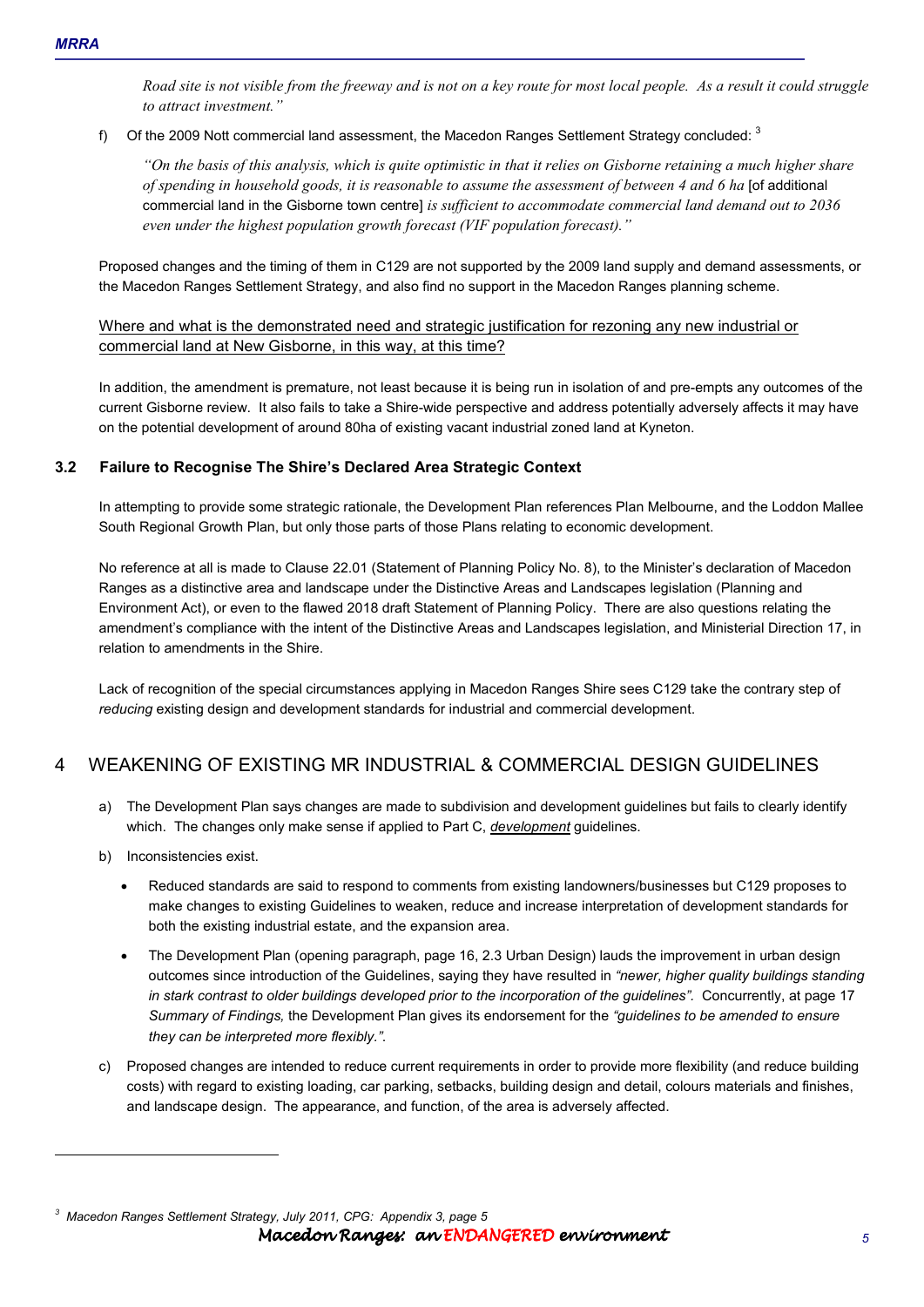# 5 DRAFT DEVELOPMENT PLAN & DEVELOPMENT PLAN OVERLAY SCHEDULE

Some of the issues being picked up in the C129 Development Plan and DPO25 schedule include:

## **5.1 Bushfire**

The Development Plan does not discuss bushfire or fire risk, and consideration of the following is not apparent:

- a) State Clause 13.05 Bushfire,
- b) All of the C129 'expansion' area, the 7ha rezoned by C67 in 2013, and the periphery of the existing Industrial 1 estate area are designated "Bushfire Prone Areas", which triggers a starting point of at least 12.5 BAL for all buildings. BAL levels are not discussed.
- c) Risks to existing residential areas from both existing and future industrial uses.
- d) Potential fire risk, on a landscape scale.

## **5.2 Compliance with Ministerial Direction 19 - EPA**

Ministerial Direction 19 (October 2018) – this triggers a requirement that the written views of the Environment Protection Authority [EPA] must be sought before requesting authorisation for a planning scheme amendment. There is no evidence in the C129 amendment documentation/Development Plan) that this has been either considered, or complied with.

## **5.3 Stormwater & Drainage**

- a) VC154 (approved October 2018) sets new requirements for stormwater management. There is no evidence these have been considered (see Planning Advisory Note 75, October 2018).
- b) Despite a history of drainage problems with the existing industrial estate, stormwater and drainage issues are not resolved in the Development Plan, which while requiring a central retention system to be provided at some time in the future, opts for requiring individual retarding basins on each lot in the interim. The proposed Development Plan Overlay Schedule 25 requires an applicant/developer to resolve this issue.
- c) The "overland flow" identified in Figure 4 *Existing Conditions* and Figure 5 *Masterplan* is currently identified as a "waterway" in the Gisborne ODP, and in the Industrial and Commercial Design Guidelines. The Guidelines also require the interface with this waterway to be addressed (7, Interfaces, Part C). C129 doesn't recognise or address the waterway, or its interface, or the drainage issues it may trigger.

## **5.4 Ecology (Page 18) and Cultural Heritage**

- a) Only 3 of the five properties 5 properties in the C129 expansion area were inspected, apparently in a single day walkover inspection. The DPO25 schedule requires the developer/applicant to fill in the gaps.
- b) Cultural heritage even though greenfields development is proposed, there is no evidence cultural heritage issues, and statutory requirements for them, have been considered.

## **5.5 Sensitive Interfaces**

- a) Interfaces with existing residential, low density residential and rural living areas are at times called "Key Sensitive Interfaces" and at other times only 'sensitive interfaces', providing no clarity about the areas being addressed.
- b) The Masterplan at Figure 5 of the Development Plan fails to identify all of the interface between the C129 rezonings and existing residential development west of Barry Road, or the residential interface with the existing industrial estate, as "sensitive".
- c) The Masterplan's extent of 'sensitive interface' at Saunders Road is inconsistent with the interface requirement shown on the planning scheme's Clause 21.13-1 Framework Plan, and with the Industrial and Commercial Design Guidelines at Part D, 3.1, page 58.
- d) Proposals for sensitive interfaces do not appear to have had regard to the Industrial and Commercial Design Guidelines' requirements for interfaces at Part C, 7, page 42.

## Macedon Ranges: an ENDANGEREDenvironment environment environment *6*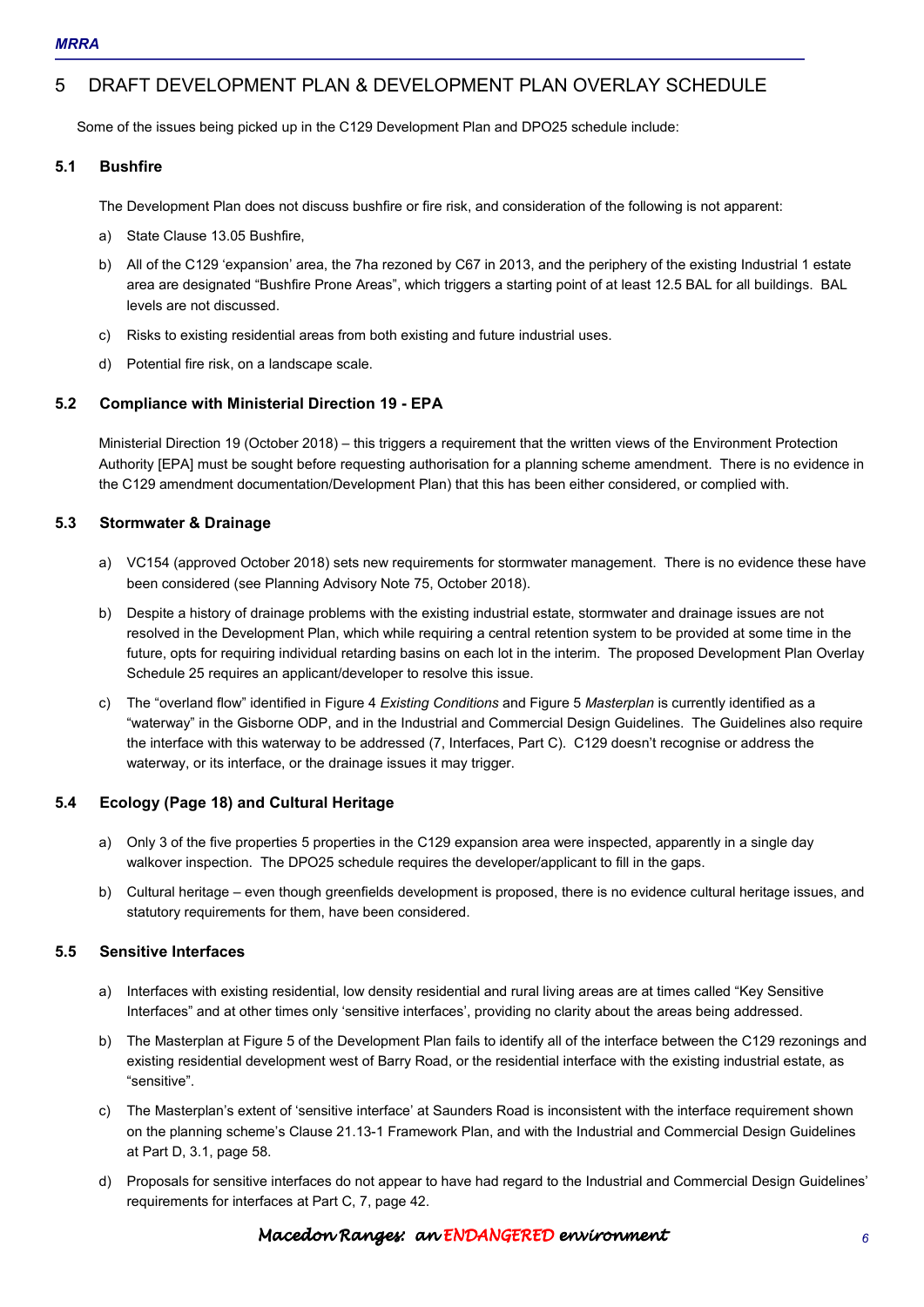e) The interface treatment proposed along the eastern (rural living) boundary of the expansion area has been eroded from the Guidelines' "substantial" landscaping, to street trees in a road with various names but apparently a boulevard, which is intended to provide the only landscaping along that interface.

#### **5.6 Expectations For The Eventual Approved Development Plan**

The DPO25 schedule says:

*"4 Requirements for Development Plan: Must be consistent with the 'Development Plan Concept' shown in Map 1 of this schedule."* 

The 'Development Concept Plan' is the Masterplan at Figure 5 (page 21) in the C129 Development Plan, which, among other matters, doesn't identify road works required, or show the relocation of Magnet Lane, or even all sensitive interfaces. The drainage solutions it shows (4 new retarding basins) don't match expectations in the Development Plan's text, which are that retarding basins will need to be provided on each development lot until such time as a central solution is provided.

The C129 Development Plan (Page 37) also states that this simplistic and incomplete concept plan will form the *approved*  Development Plan, subject to meeting all requirements of the DPO25 schedule.

#### **5.7 Development Plan Overlay and DPO Schedule 25** *Page 37*

The DPO25 schedule:

- a) Hands responsibility for most of the work to the applicant/developer, who then determines outcomes.
- b) Focuses on design outcomes only if in the public realm, or those visible from the public realm.
- c) Sets a requirement for *"Limiting signage to façade identification signs that do not exceed 8 square metres in size",*  which appears to be inconsistent with both the Industrial and Commercial Design Guidelines' signage requirements (page 35), and with State Clause 52.05 *Signs* in the planning scheme.
- d) Requires provision of siting and design guidelines additional to the *Design Guidelines for Industrial and Commercial Development, Macedon Ranges Shire Council, 2012.*

# 6 FAILURE TO PROVIDE A DEVELOPMENT CONTRIBUTIONS PLAN

All aspects of C129 relating to development contributions lack accountability and transparency.

- a) Existing Development Contributions Plan Overlay Schedule 2 (DCPO2), which includes a Development Contributions Plan, is currently applied to both the existing industrial estate (Areas C and D, Figure 1) and the expansion areas proposed to be rezoned (Areas F and G, Figure 1).
- b) C129 proposes to apply a new Development Contributions Plan Overlay, Schedule 3 (DCPO3) to the new C129 industrial and commercial zones in the expansion area, but fails to delete DCPO2, leaving the rezoned land with two (2) conflicting DCPO schedules applied.
- c) The C129 Development Plan identifies 3,000m of footpaths, 3,000m of kerb and channel, and 400 trees are needed to improve the *existing* industrial estate, and states preliminary costings have been prepared. However, no adjustment is made to DCPO2 for contributions to recover the costs involved: DCPO2 contribution levies for each 100m2 of gross floor area remain at \$6.73, and at \$15.45, for industrial, and commercial, development respectively.
- d) Despite requirements for substantial infrastructure provision to develop the land C129 proposes to rezone, a Development Contributions Plan is NOT proposed for the affected areas. C129 (DCPO3 schedule) instead leaves development contributions to be collected via individual agreements between council and landowners, these being voluntary Section 173 agreements, or planning permit conditions requiring a Section 173 agreement. DCPO3 does not identify either costs, or contributions, involved.
- e) State policy at Clause 19.05 of the planning scheme deals with Development Infrastructure, and requires consideration of a document called *"Development Contributions Guidelines (Dept. of Sustainability and Environment, June 2003 – as amended March 2007."*